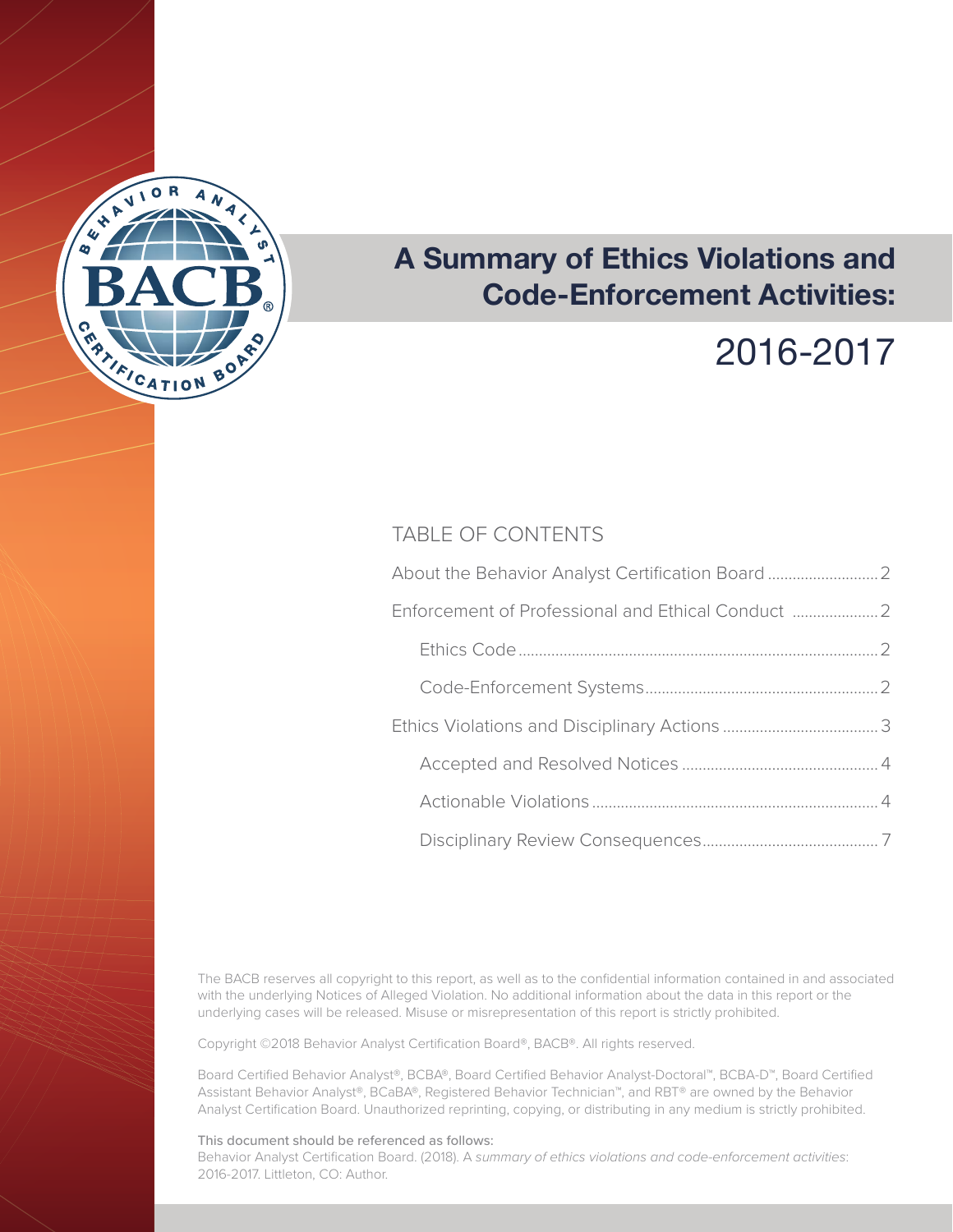### <span id="page-1-0"></span>About the Behavior Analyst Certification Board

The Behavior Analyst Certification Board (BACB) was established in 1998 and is a nonprofit 501(c) (3) corporation. The mission of the BACB is to protect consumers of behavior analysis services worldwide by systematically establishing, promoting, and disseminating professional standards. The BACB's certification programs are accredited by the National Commission for Certifying Agencies.

The BACB offers certification at three levels of behavior analysis practice: Board Certified Behavior Analyst (BCBA), Board Certified Assistant Behavior Analyst (BCaBA), and Registered Behavior Technician (RBT).

The BCBA is a graduate-level certification in behavior analysis. Professionals who are certified at the BCBA level are independent practitioners who provide behavior analysis services. BCBAs who have completed doctoral training in behavior analysis may qualify for a doctoral designation (i.e., Board Certified Behavior Analyst-Doctoral; BCBA-D). The BCaBA is an undergraduate-level certification in behavior analysis. Professionals who are certified at the BCaBA level provide behavior analysis services under the supervision of a BCBA or BCBA-D. The RBT is a high schoollevel certification for paraprofessionals who practice under the supervision of a BCBA-D, BCBA, or BCaBA<sup>1</sup> .

### Enforcement of Professional and Ethical Conduct

### **Ethics Code**

The [Professional and Ethical Compliance Code for Behavior Analysts](https://www.bacb.com/ethics/ethics-code/) (Code) went into effect on January 1, 2016 and represents the professional and ethical requirements for all BACB certificants and applicants<sup>2</sup>. The Code includes over 70 elements and is the basis for the enforcement procedures used when an alleged violation is reported to the BACB.

### **Code-Enforcement Systems**

A [Notice of Alleged Violation](https://www.bacb.com/notice/) (Notice) may be submitted to the BACB when a certificant or applicant is alleged to have violated the Code. Anyone who can substantiate the alleged Code violation may submit a Notice (e.g., clients, other behavior analysts, employers, funders, licensure boards, the BACB). Because the BACB is not an investigative body, Notices must include all pertinent information about the alleged violation and meet certain technical requirements (e.g., length, confidentiality redactions, evidence linked to specific Code elements). Notices that meet these requirements are reviewed by at least two BACB staff members to determine whether there is sufficient evidence of a Code violation. If the Notice contains sufficient evidence (i.e., a Notice),

<sup>1</sup> Other approved supervisor categories are described at https://www.bacb.com/rbt/responsible-certificants/.

Applicants are individuals who have submitted a BACB certification application but are not yet certified.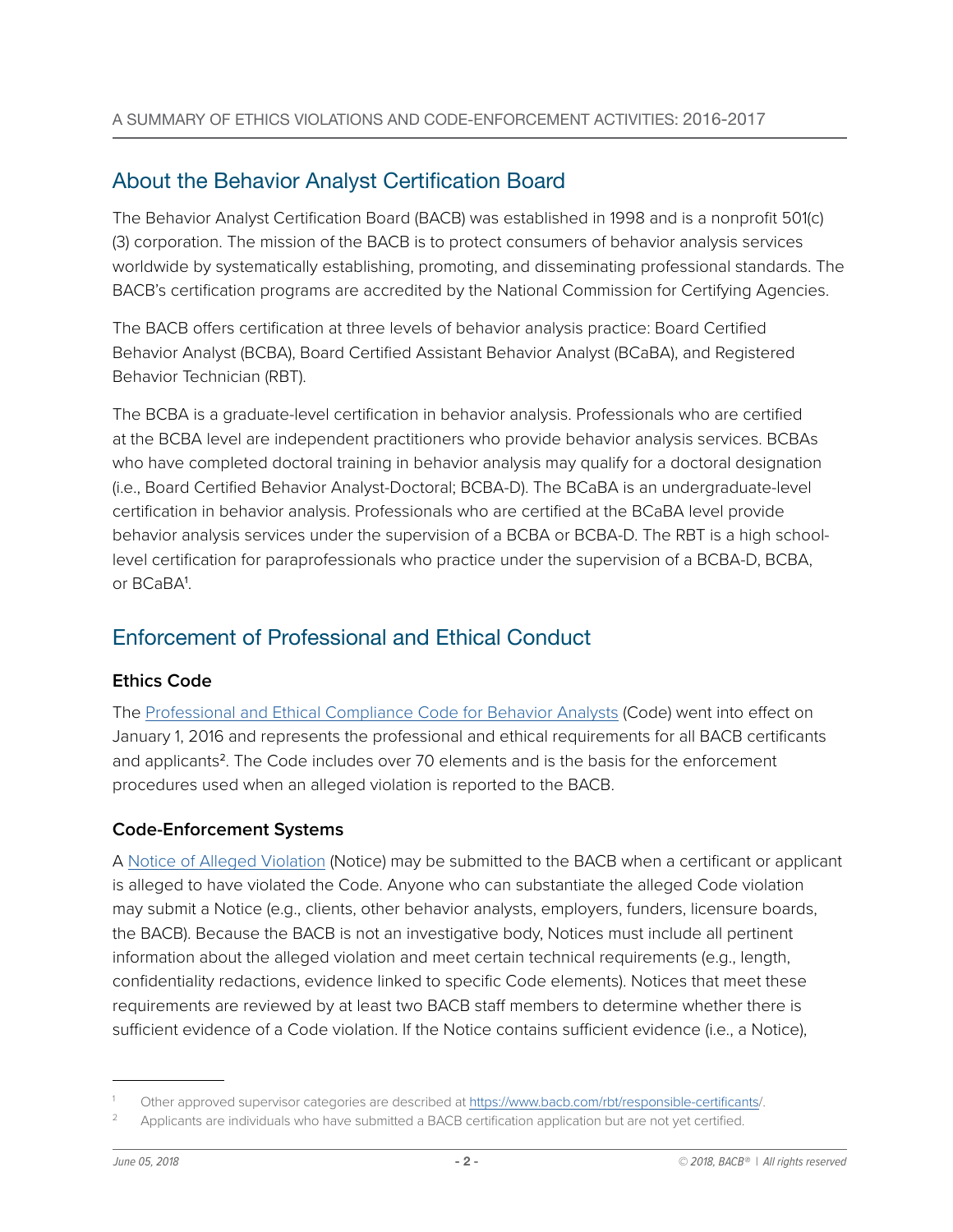<span id="page-2-0"></span>it will be routed through one of the following systems: (a) Disciplinary Review<sup>3</sup> (DR), (b) Code Compliance (CC), or (c) Cautionary Guidance (CG). See the table below and the [Code-Enforcement](https://www.bacb.com/wp-content/uploads/BACB_CodeEnforcement_Procedures.pdf)  [Procedures](https://www.bacb.com/wp-content/uploads/BACB_CodeEnforcement_Procedures.pdf) document for additional information about each system.

|                           | <b>Disciplinary Review</b>                                                                                                                                              | <b>Code Compliance</b>                                                                                                             | <b>Cautionary Guidance</b>                        |
|---------------------------|-------------------------------------------------------------------------------------------------------------------------------------------------------------------------|------------------------------------------------------------------------------------------------------------------------------------|---------------------------------------------------|
| Description               | <b>BACB</b> staff review<br>Notices and research<br>relevant precedents<br>that may be presented<br>to a volunteer review<br>committee composed of<br>behavior analysts | Volunteer behavior<br>analysts meet with<br>the Subject of the<br>Notice (Subject) to<br>create a professional<br>development plan | Letter sent to<br>the Subject                     |
| Goal                      | Determine if an ethics<br>violation occurred<br>and, if so, whether<br>consequences are<br>warranted                                                                    | Improve Subject's<br>ethical repertoires and, if<br>possible, remediate the<br>alleged violation                                   | Provide feedback<br>about an<br>alleged violation |
| Potential<br>Consequences | Revocation, invalidated<br>certification, suspension,<br>restrictions, corrective<br>action, advisory<br>warning, verification of<br>competency                         | N/A                                                                                                                                | N/A                                               |

#### Table 1. Overview of Code-Enforcement Systems

### Ethics Violations and Disciplinary Actions

The remainder of this report summarizes the Notices received and resolved by the BACB in 2016 and 2017, including data on submitted Notices (i.e., total Notices submitted, number of Notices accepted, the relationship between the Notifier and the Subject of the Notice) and Notices (i.e., number of actionable violations per Notice, violation types). In addition, the number and types of DR actions are presented. The following data are intended to inform ethics instruction and to aid in the development of ethics-related resources in applied behavior analysis.

<sup>&</sup>lt;sup>3</sup> The Disciplinary Review system may include review by a disciplinary review committee that consists of one current or former BACB director and other certified behavior analysts.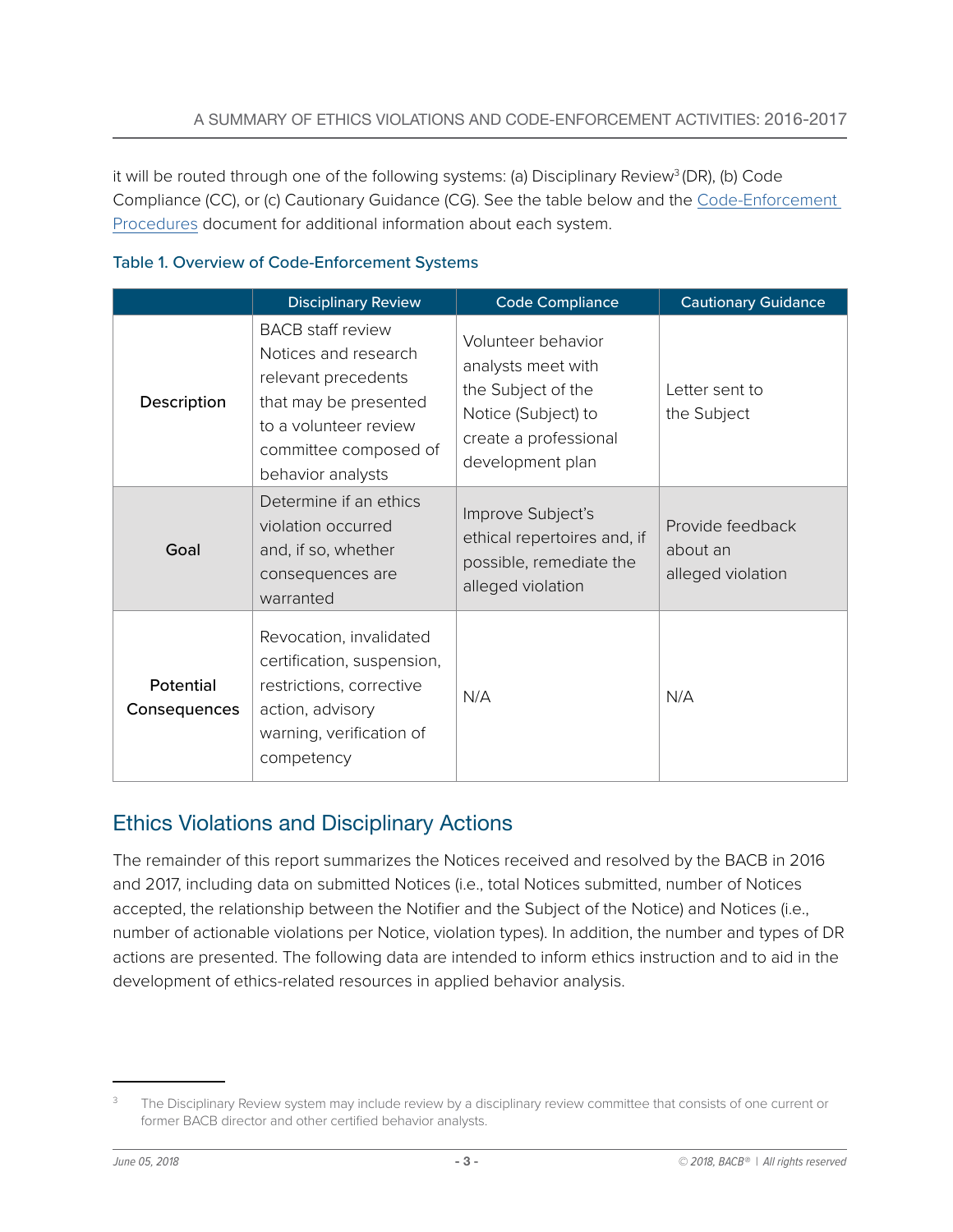### <span id="page-3-0"></span>**Accepted and Resolved Notices**

The BACB accepted and resolved 219 Notices in 2016 and 2017. Table 2 depicts the number of Notices received by each type of Notifier. The most common Notifiers were the BACB (n=69, 31.5%) and clients of behavior analysis services (n=49, 22.4%). The BACB typically files a Notice when the BACB has identified a violation, such as through a licensure board notification, a routine audit of BACB standards, or if publicly available information is made known to the BACB.

| <b>Notifier</b>          | # of Notices |
|--------------------------|--------------|
| <b>BACB</b>              | 69           |
| Client                   | 49           |
| Supervisor or employer   | 44           |
| Self report <sup>4</sup> | 25           |
| Supervisee or employee   | 14           |
| Colleague                | 9            |
| Other                    | 5            |
| Third-party organization | 4            |
| Total                    | 219          |

#### Table 2. Number of Notices by Notifier Type: 2016-2017

### **Actionable Violations**

An early activity in the code-enforcement systems is the identification of actionable Code violations in the Notices. Because a single instance of misconduct might involve multiple Code elements, and a single Code element might be relevant to multiple types of misconduct, an analysis of the most commonly violated *elements* might not accurately reflect the prevalence of certain *categories* of misconduct. Thus, to improve the usefulness of these data for educational purposes, the Codeelement violations in the 219 Notices have been combined into broader violation categories.

The data in Figure 1 depict the number of actionable violations per Notice. The majority of the Notices contained 1 or 2 actionable violations (n=144, 65.8%) while only a few contained more than 5 actionable violations (n=8, 3.7%).

Self-reported incidents may be routed through one of the code-enforcement systems. These violations are treated as Notices in this analysis because the process was the same except for how the information was reported to the BACB.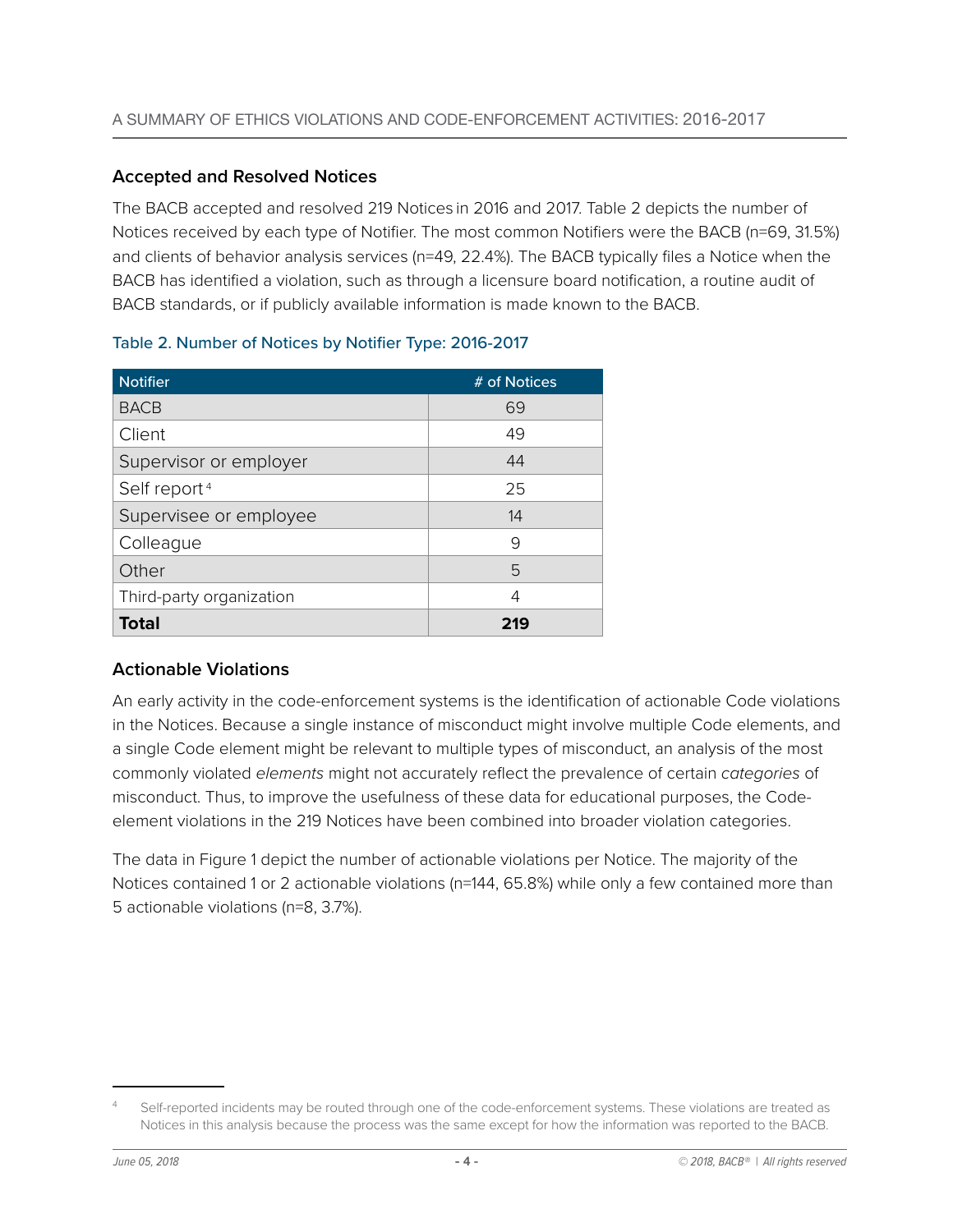#### A SUMMARY OF ETHICS VIOLATIONS AND CODE-ENFORCEMENT ACTIVITIES: 2016-2017





The data in Table 3 reflect the most frequent ethics violations from all Notices and from the subset of Notices whose violations were substantiated through DR. The three most common violation categories — overall and in DR — were improper or inadequate supervision or delegation, failure to report or respond to the BACB as required<sup>5</sup>, and professionalism and integrity.

| <b>Violation Category</b>                                  | <b>Relevant Code Elements</b>                                                                              | # of Total<br>Actionable*<br><b>Violations</b><br>(all systems) | $#$ of<br><b>Substantiated</b><br><b>Violations</b><br>(DR) |
|------------------------------------------------------------|------------------------------------------------------------------------------------------------------------|-----------------------------------------------------------------|-------------------------------------------------------------|
| Improper or<br>inadequate<br>supervision or<br>delegation  | 5.0 Behavior Analysts as Supervisors<br>10.05 Compliance with BACB Supervision<br>and Coursework Standards | 67                                                              | 25                                                          |
| Failure to report or<br>respond to the BACB<br>as required | 10.02 Timely Responding, Reporting, and<br>Updating of Information Provided to the BACB                    | 67                                                              | 29                                                          |
|                                                            | 1.04 Integrity                                                                                             |                                                                 |                                                             |
| Professionalism                                            | 1.05 Professional and Scientific Relationships                                                             |                                                                 |                                                             |
| and integrity                                              | 7.01 Promoting an Ethical Culture                                                                          | 65                                                              | 34                                                          |
|                                                            | 7.02 Ethical Violations by Others and Risk<br>of Harm                                                      |                                                                 |                                                             |

### Table 3. Most Frequent Ethical Violations: 2016-2017

<sup>&</sup>lt;sup>5</sup> This violation category includes failure to report criminal convictions, investigations by licensure boards and funders, and inability to practice due to safety concerns.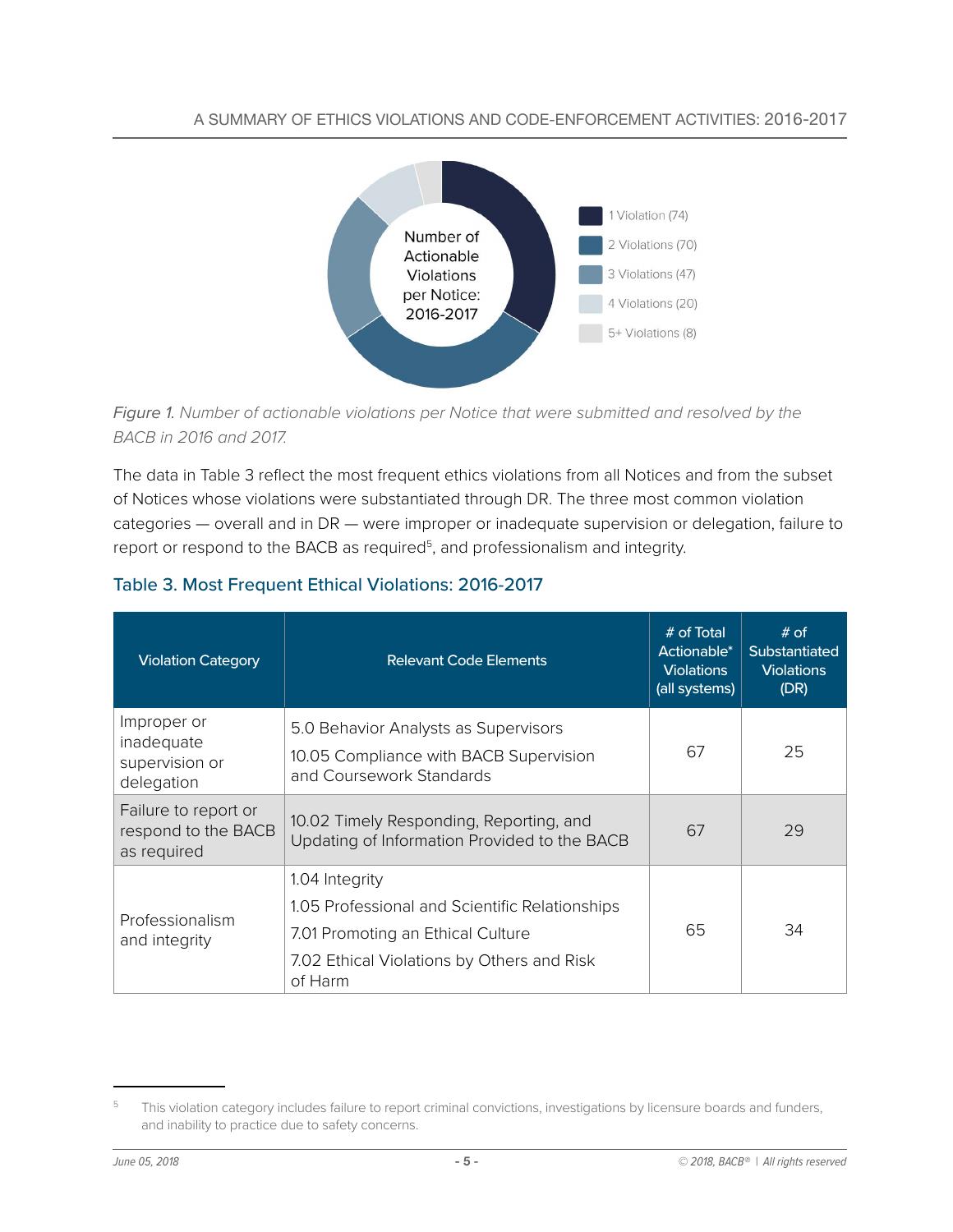### A SUMMARY OF ETHICS VIOLATIONS AND CODE-ENFORCEMENT ACTIVITIES: 2016-2017

| <b>Violation Category</b>                                                          | <b>Relevant Code Elements</b>                                                                                                             | # of Total<br>Actionable*<br><b>Violations</b><br>(all systems) | # of<br>Substantiated<br><b>Violations</b><br>(DR) |
|------------------------------------------------------------------------------------|-------------------------------------------------------------------------------------------------------------------------------------------|-----------------------------------------------------------------|----------------------------------------------------|
| Inaccurate and<br>dishonest information                                            | 10.01 Truthful and Accurate Information<br>Provided to the BACB                                                                           |                                                                 |                                                    |
| in attaining or                                                                    | 10.04 Examination Honesty and Irregularities                                                                                              | 31                                                              | 20                                                 |
| maintaining a BACB<br>certification or status                                      | 10.05 Compliance with BACB Supervision and<br><b>Coursework Standards</b>                                                                 |                                                                 |                                                    |
|                                                                                    | 2.07 Maintaining Records                                                                                                                  |                                                                 |                                                    |
| Failure to maintain<br>adequate or                                                 | 2.10 Documenting Professional Work<br>and Research                                                                                        | 27                                                              | 16                                                 |
| accurate records                                                                   | 2.11 Records and Data                                                                                                                     |                                                                 |                                                    |
|                                                                                    | 2.13 Accuracy in Billing Reports                                                                                                          |                                                                 |                                                    |
| Non-sexual multiple<br>or exploitive                                               | 1.06 Multiple Relationships and Conflicts<br>of Interest                                                                                  | 27                                                              | 15                                                 |
| relationship                                                                       | 1.07 Exploitative Relationships                                                                                                           |                                                                 |                                                    |
| Insufficient service<br>continuity                                                 | 2.15 Interrupting or Discontinuing Services<br>4.11 Discontinuing Behavior-Change Programs                                                | 27                                                              | 6                                                  |
|                                                                                    | and Behavior-Analytic Services                                                                                                            |                                                                 |                                                    |
| Responsibility to                                                                  | 2.0 Behavior Analysts' Responsibility to Clients<br>2.02 Responsibility                                                                   | 24                                                              | 15                                                 |
| the client                                                                         | 2.05 Rights and Prerogatives of Clients                                                                                                   |                                                                 |                                                    |
| Non-evidence-based<br>or non-behavior-<br>analytic assessments<br>or interventions | 1.01 Reliance on Scientific Knowledge<br>2.09 Treatment/Intervention Efficacy<br>4.01 Conceptual Consistency<br>6.01 Affirming Principles | 21                                                              | 14                                                 |
|                                                                                    | 2.12 Contracts, Fees, and Financial Arrangements                                                                                          |                                                                 |                                                    |
|                                                                                    | 3.03 Behavior-Analytic Assessment Consent                                                                                                 |                                                                 |                                                    |
|                                                                                    | 3.04 Explaining Assessment Results                                                                                                        |                                                                 |                                                    |
|                                                                                    | 3.05 Consent-Client Records                                                                                                               |                                                                 |                                                    |
| Failure to obtain<br>informed consent                                              | 4.02 Involving Clients in Planning and Consent                                                                                            | 15                                                              | 7                                                  |
|                                                                                    | 4.04 Approving Behavior-Change Programs                                                                                                   |                                                                 |                                                    |
|                                                                                    | 4.05 Describing Behavior-Change<br>Program Objectives                                                                                     |                                                                 |                                                    |
|                                                                                    | 9.03 Informed Consent                                                                                                                     |                                                                 |                                                    |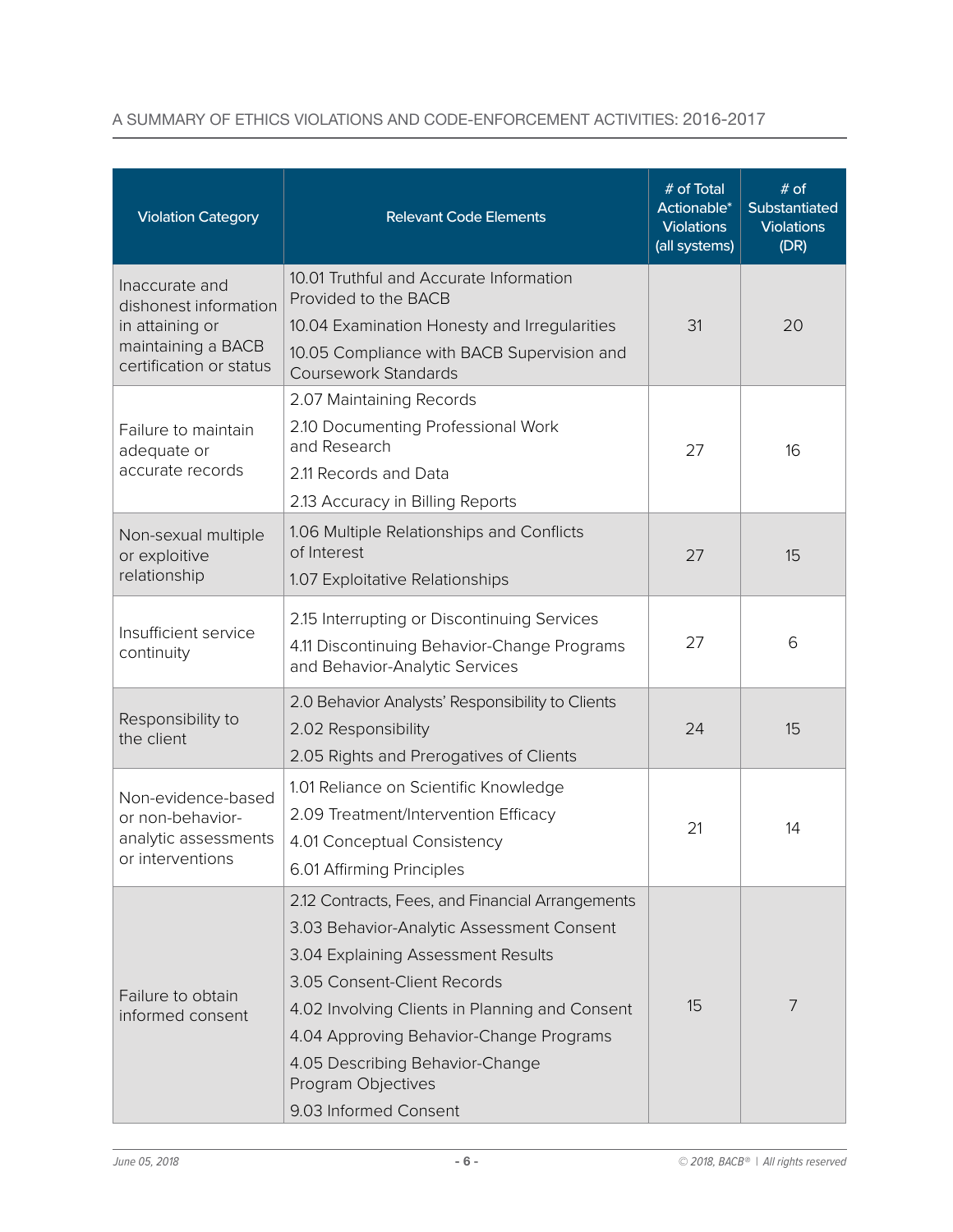### A SUMMARY OF ETHICS VIOLATIONS AND CODE-ENFORCEMENT ACTIVITIES: 2016-2017

<span id="page-6-0"></span>

| <b>Violation Category</b>                                  | <b>Relevant Code Elements</b>                                                              | $#$ of Total<br>Actionable*<br><b>Violations</b><br>(all systems) | # of<br><b>Substantiated</b><br><b>Violations</b><br>(DR) |
|------------------------------------------------------------|--------------------------------------------------------------------------------------------|-------------------------------------------------------------------|-----------------------------------------------------------|
| Violation of national<br>or state rules and<br>regulations | 10.02 Timely Responding, Reporting,<br>and Updating of Information Provided to<br>the BACB | 13                                                                | 12                                                        |
| Inability to practice<br>due to safety oncerns             | 10.02 Timely Responding, Reporting, and<br>Updating of Information Provided to the BACB    | 13                                                                | 13                                                        |
| All other reasons                                          |                                                                                            | 81                                                                | 43                                                        |
| Total**                                                    |                                                                                            | 478                                                               | 249                                                       |

- \* Actionable violations are those with sufficient evidence to warrant action; however, only a subset of the violations were confirmed as a result of Disciplinary Review (the "# of Substantiated Violations" column).
- \*\* Although there were only 219 Notices, many of them included multiple violations.

### **Disciplinary Review Consequences**

In 2016 and 2017, action was taken on 94 Notices through the DR system. Consequences that may be issued through the DR system include the following:

- *1) Revocation* Certification is terminated.
- *2) Invalidated Certification* Certification is invalidated because the eligibility requirements had not been met.
- *3) Suspension* Certification may not be used for a specified period of time.
- *4) Eligibility Suspension* Individual is not eligible to apply for BACB certification for a specified period of time.
- *5) Restriction* Certificant's ability to practice behavior analysis using their BACB certification is limited (e.g., mandatory supervision).
- *6) Corrective Action* Certificant must fulfill certain conditions (e.g., acquire continuing education on a topic relevant to the violation) to avoid further consequences by the BACB.
- *7) Advisory Warning* Certificant is issued a warning, sometimes with recommendations to promote adherence to the Code.
- *8) Verification of Competency* Certificant is required to submit documentation of competency to practice. This may be requested when someone has disclosed a condition (e.g., criminal offense related to drinking-and-driving, mental health treatment that has prevented work for a period of time) that may impact their ability to practice.